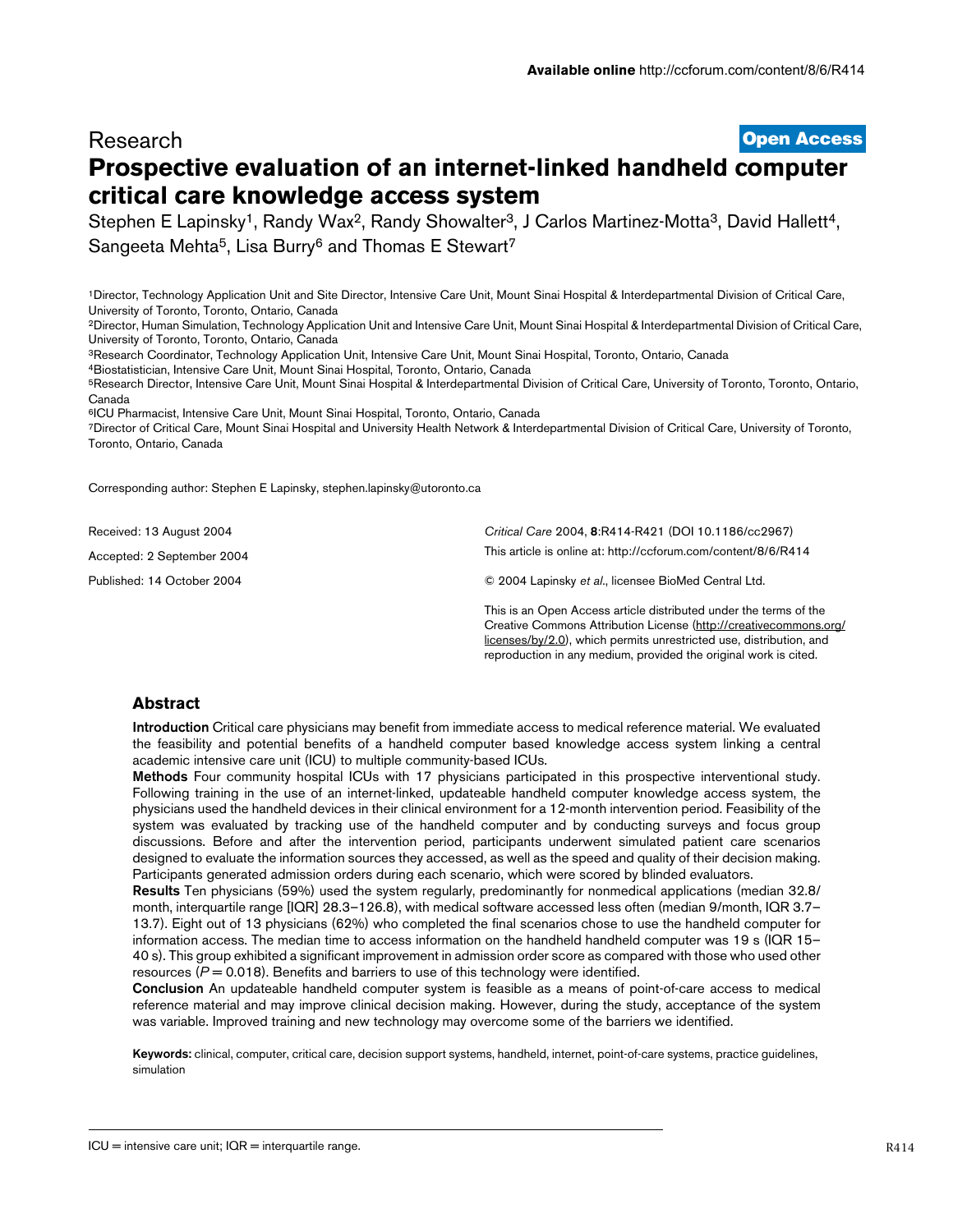## **Introduction**

The rate of expansion of medical knowledge is increasing rapidly, and it is frequently difficult for clinicians to keep abreast of important new literature. For example, several recently published randomized controlled trials in critical care have demonstrated mortality benefits [1-5], but uptake of new knowledge into clinical practice is often delayed [6-8]. Improving access to this knowledge base at the point of care may lead to better clinical decision making, which could improve patient outcome, reduce costs and optimize bed utilization [9]. In critical care, rapid access to medical reference information may be particularly important in facilitating timely management decisions and avoiding errors [10].

Computing technology can allow point-of-care access to upto-date medical reference material [11]. A study evaluating a mobile computerized cart to make evidence available to clinicians in an internal medicine setting [12] demonstrated that evidence-based medicine was more likely to be incorporated into patient care when the computerized system was used. Because of their portability, handheld devices may be more practical tools for disseminating knowledge to the point of care. Despite the popularity of handheld devices in medicine, few studies have evaluated the usefulness of this technology [13]. Before widespread dissemination of this type of technology can be encouraged, its impact must be thoroughly evaluated [14]. In the present study we evaluated whether it would be feasible and effective to provide updateable reference information from a central academic centre to handheld computers used by critical care specialists in community hospitals.

## **Methods**

#### **Study design, participants and setting**

A total of 17 intensivists at four community hospital intensive care units (ICUs) in the Greater Toronto Area participated in the present prospective interventional study.

### **Intervention**

After training, each physician was equipped with a handheld computing device (Palm M505; Palm Inc., Milpitas, CA, USA) loaded with medical reference material pertinent to the critical care physician. This information included a customized critical care information handbook ('Critical Care'), which was previously developed for use by residents and physicians at our centre (Additional file 1). Commercially available medical reference software was also incorporated, namely PEPID ED (PEPID LLC, Skokie, IL, USA) and MedCalc [http://med](http://medcalc.med-ia.net/) [calc.med-ia.net/](http://medcalc.med-ia.net/).

The handheld devices were able to receive literature updates on a regular basis, using customized software (IqSync; Infiniq Software, Mississauga, Ontario, Canada), which accessed an internet-based server using either a connection via desktop computer or infrared data transfer to a telephone modem (Fig. [1](#page-2-0)). New information was sent to the handheld devices and

appeared in a file called 'What's New'. These updates, provided every 2–3 weeks, comprised brief reviews of relevant new literature including a short summary, a commentary and the article abstract.

All handheld devices were equipped with backup software that allowed the content to be rapidly restored in the event of a hardware failure (BackupBuddy VFS; Blue Nomad Software, Redwood City, CA, USA). The devices were also equipped with software capable of generating a log of the applications used (AppUsage; Benc Software Production, Slavonski Brod, Croatia).

Between September and November 2002 the handheld devices were distributed to participating physicians, at which time they each received a 1-hour training session on the use of the handheld device and the internet link (Fig. [2\)](#page-2-1). After training, the participants were able to utilize the devices in clinical practice for 12 months. We provided 24-hour support by telephone and e-mail, with a website for independent review.

#### **Outcome measures**

#### *Feasibility*

Feasibility of the system was assessed by tracking physicians' use of the handheld device and tracking their access of the individual handheld applications during the study period. Physicians who updated their handheld computers at least once a month for 6 months were identified as 'regular users'. A qualitative assessment of the system was achieved through surveys and focus group methodology. Participants completed surveys at baseline to identify their prior familiarity with handheld devices, and at the end of the study period to evaluate subjectively the handheld reference system and the individual handheld applications. Survey data were scored on a 7-point scale, in which 'poor' scored 1 and 'excellent' scored 7. An independent company (The NRC+Picker Group, Markham, Canada) conducted the focus group evaluations at the end of the intervention period, to determine the perceived utility of the information system. Each hospital physician group participated in one focus group meeting.

#### *Information access*

Information sources that physicians accessed to make clinical decisions were evaluated during simulated patient care scenarios, completed in the physicians' own ICU utilizing a computerized patient simulator (SimMan; Laerdal Medical Corporation, Wappingers Falls, NY, USA). Each physician completed one scenario before the handheld device was introduced (baseline scenario) and one at the end of the intervention period (final scenario), when the handheld device could be used (Fig. [2\)](#page-2-1). A small pool of five scenarios with equivalent complexity was developed, such that physicians would likely need to access information sources in order to make management decisions. The scenarios involved unusual but important conditions, namely thyroid storm, myasthenia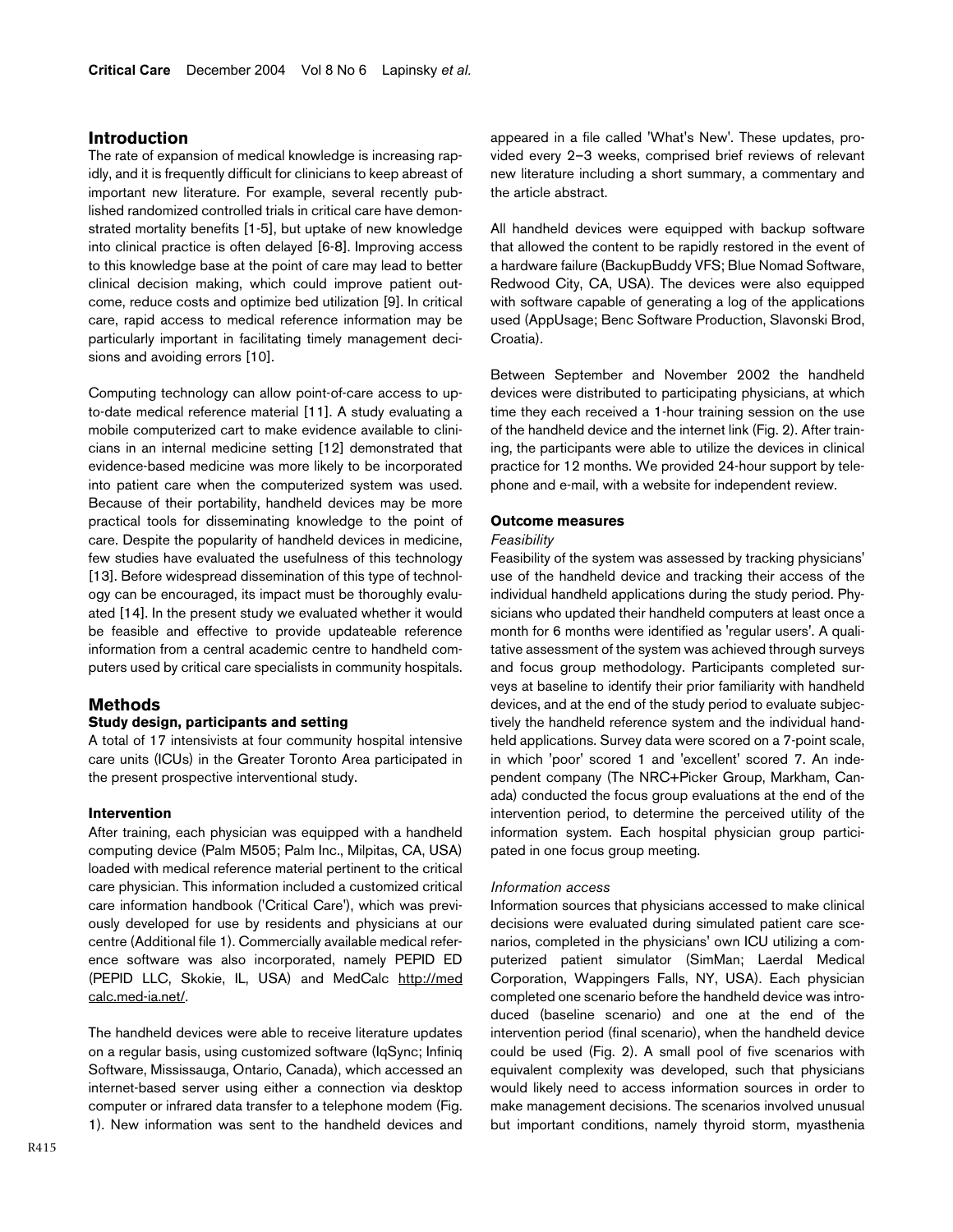<span id="page-2-0"></span>

The internet-based data transfer system. Updated information is downloaded to the handheld device from a study server. Connection to the internet can take place via hardwire synchronization with a desktop computer or using infrared (IR) data transmission to a dial-up modem. ISP, internet service provider.

### **Figure 2**

<span id="page-2-1"></span>

| Implementation                                    |                                                                |     |                  |                   |  |         |             |                             |               |                    |     |              |  |  |
|---------------------------------------------------|----------------------------------------------------------------|-----|------------------|-------------------|--|---------|-------------|-----------------------------|---------------|--------------------|-----|--------------|--|--|
|                                                   | Training,<br>distribution                                      |     | Support, updates |                   |  | Updates |             |                             |               | Support, updates   |     |              |  |  |
| 2002<br>Sept Oct Nov                              |                                                                | Dec | 2003             | Jan Feb March Apr |  |         | <b>SARS</b> |                             | May June July |                    | Aug | Sept Oct Nov |  |  |
| <b>Baseline</b><br>scenarios<br>& surveys         | Tracking utilization of handhelds and<br>applications accessed |     |                  |                   |  |         |             | Focus<br>groups,<br>Surveys |               | Final<br>scenarios |     |              |  |  |
| <b>Outcome measures</b><br>The study time course. |                                                                |     |                  |                   |  |         |             |                             |               |                    |     |              |  |  |

gravis, methanol toxicity, malaria and methemoglobinaemia. They were allocated to study participants in such a way as to avoid participants from the same site receiving the same scenario at the same time point, and to avoid repetition of scenarios among individual participants. Each scenario concluded with the physician writing admission orders for the simulated patient.

During the scenarios we tracked all medical reference sources utilized by the physicians, who were encouraged to use a 'think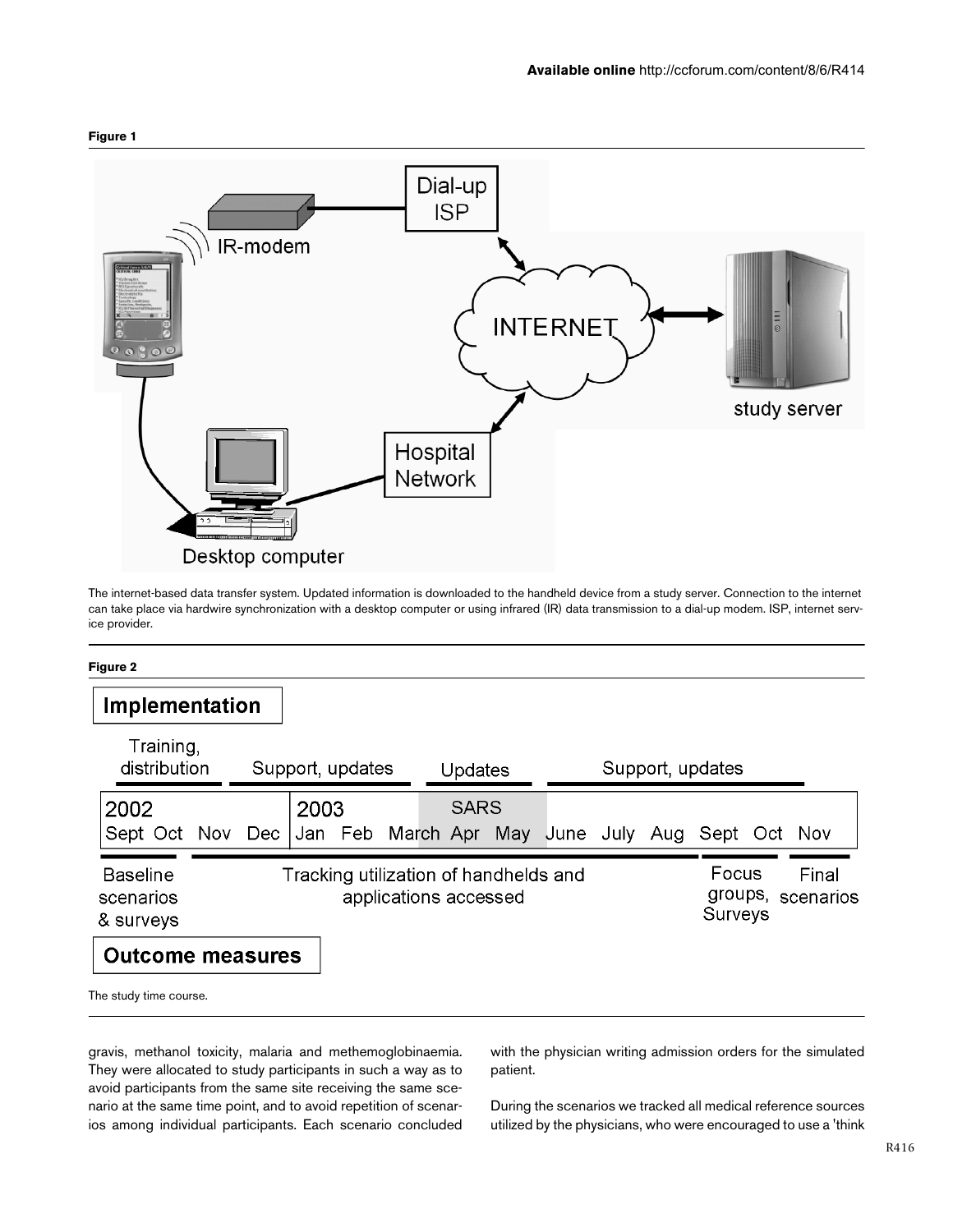#### <span id="page-3-0"></span>**Table 1**

#### **Prospective tracking of the utilization of handheld applications**

| Handheld application                    | Number of accesses/month |  |  |  |
|-----------------------------------------|--------------------------|--|--|--|
| Median                                  | <b>IQR</b>               |  |  |  |
| Personal information management         |                          |  |  |  |
| Date book<br>11.7                       | $1.6 - 47.7$             |  |  |  |
| 8.9<br>Address book                     | $1.5 - 48.7$             |  |  |  |
| 9.8<br>To Do List                       | $4.0 - 17.7$             |  |  |  |
| 6.0<br>Note Pad                         | $2.3 - 11.3$             |  |  |  |
| Memo Pad<br>0.4                         | $0 - 4.0$                |  |  |  |
| Medical information                     |                          |  |  |  |
| iSilo (Critical Care, Whats New)<br>3.0 | $1.5 - 5.6$              |  |  |  |
| Med Calc<br>0.9                         | $0.4 - 1.3$              |  |  |  |
| 0.2<br><b>PEPID</b>                     | $0 - 4.2$                |  |  |  |

Data were collected from 10 participants who used their handheld devices on a regular basis (i.e. updated their handheld device at least monthly for 6 months) IQR, interquartile range.

aloud' process [15]. An audiovisual recording was made of the scenarios for later analysis, and when the handheld was used real-time screen capture was incorporated into the recording (Additional file 2). This allowed us to document which handheld applications were accessed, the time taken to access information and the time taken to complete the scenario. We developed an objective scoring system for the admission orders generated at each scenario. The admission orders were assigned a score (range 0–100) by a critical care physician (SM) and critical care pharmacist (LB), who were blinded as to whether the physician used the handheld device. The scenario-specific scoring system allocated points for all necessary diagnostic and therapeutic interventions, weighted according to relative importance. Negative points were given for potentially harmful orders.

#### **Data analysis**

Data are presented as median and interquartile range (IQR), and permutation tests were used for comparisons because numbers were small and not normally distributed. The differences between the final and baseline admission order scores and the time to completion of scenarios were calculated for each participant. A two-sample permutation test was used to compare these differences between the group of physicians who chose to use the handheld in the final scenario and those who did not use the device. Admission order scores obtained for each of the five scenarios were compared. Outcomes were considered statistically significant at  $\alpha$  < 0.05. The SAS System for Window version 8.2 (SAS Institute, Inc., Cary, NC, USA) was used for all analyses.

Focus groups were recorded, transcribed verbatim and subsequently analyzed. Themes were identified and unique perspectives on key issues noted [16].

### **Results Feasibility**

The handheld information system functioned well during the study period. Tracking of the deployment of handhelds identified 10 regular users (59%), four physicians (23%) who used the system variably and three physicians (18%) who never used their handheld device. The regular users accessed the personal information management applications more commonly (median 32.8 times/month, IQR 28.3–126.8) than the medical software (median 9/month, IQR 3.7–13.7; *P* = 0.028), although significant variation was noted (Table [1\)](#page-3-0).

Baseline survey data identified that, of the 17 critical care physicians participating, 12 (71%) had previous experience with handheld devices (nine had used the Palm operating system, and three had used Windows CE) for a median duration of 1 year (range 1 month to 3.8 years). Seven participants (41%) reported using handhelds for accessing medical information before the study. Of the 16 final survey respondents, seven (44%) felt that the handheld system had had a positive impact on their clinical practice. The handheld medical applications (Critical Care, What's New, Medcalc and PEPID) received similar ratings, with overall evaluation scores ranging from 4.1 to 5.3 on the 7-point scale.

Four focus group meetings, involving a total of 13 participants (76%), identified the benefits and barriers to use of handhelds for information access, and made suggestions for improvement (Table [2](#page-4-0)). The overall impression of participants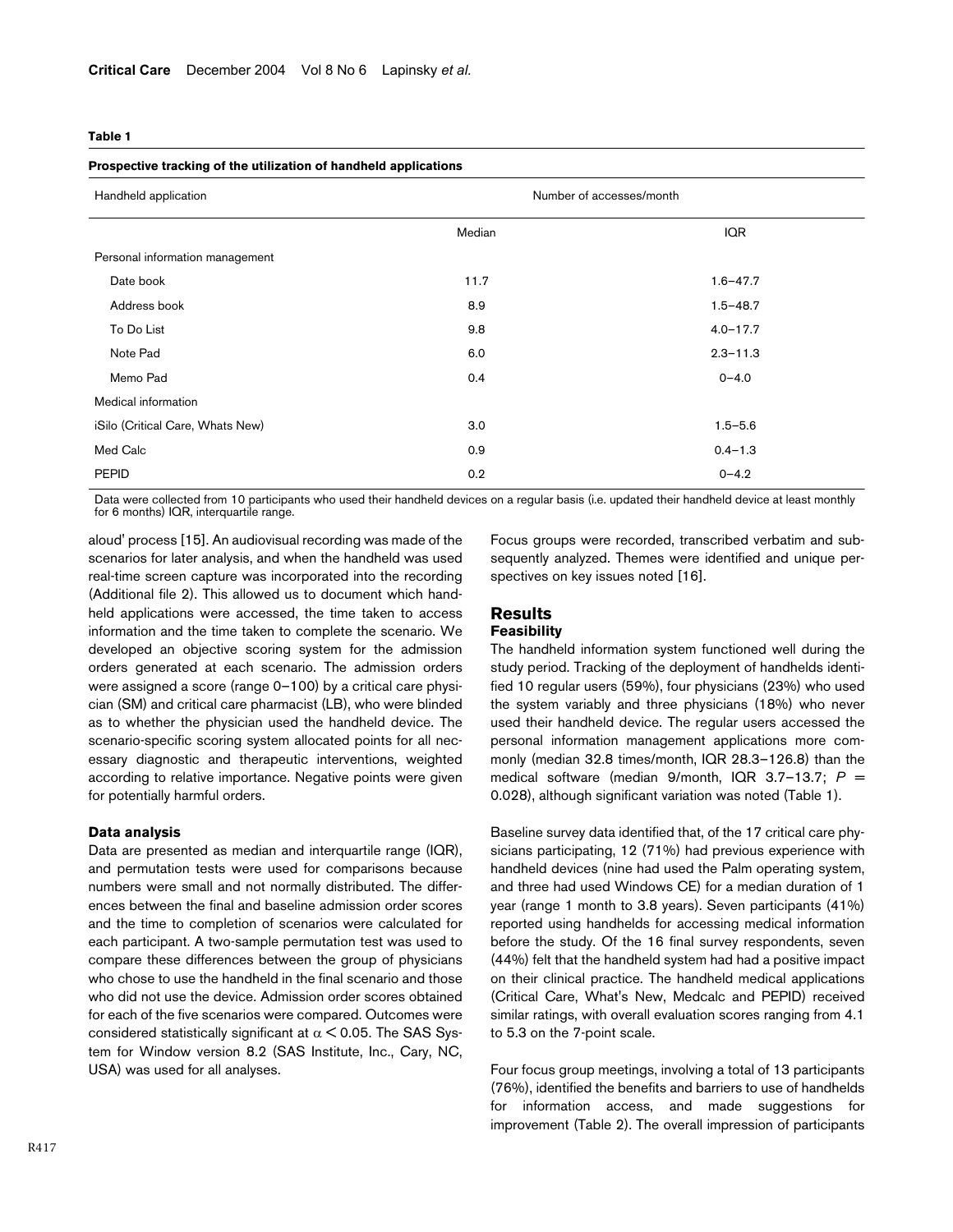## <span id="page-4-0"></span>**Table 2**

| Theme                                       | Details                                                              |  |  |  |
|---------------------------------------------|----------------------------------------------------------------------|--|--|--|
| Benefits of handheld system                 | Small size and portability                                           |  |  |  |
|                                             | Pharmaceutical information                                           |  |  |  |
|                                             | Literature updates                                                   |  |  |  |
| Preferences for information content         | Require more specialty (critical care)-specific content              |  |  |  |
|                                             | Require more practical treatment-based information                   |  |  |  |
|                                             | Prefer all content in a single application                           |  |  |  |
| Barriers to the use of handhelds            | Small text fonts for reading                                         |  |  |  |
|                                             | Technical problems, predominantly battery discharge                  |  |  |  |
|                                             | Inability to access information rapidly:                             |  |  |  |
|                                             | Inadequate search engine                                             |  |  |  |
|                                             | Unfamiliarity with layout of content                                 |  |  |  |
|                                             | Errors during text entry using handwriting recognition               |  |  |  |
|                                             | Prefer 'all-in-one' solution (e.g. pager, e-mail, physician billing) |  |  |  |
| Comparison with other information resources | Desktop computer often preferable                                    |  |  |  |
|                                             | Preferred desktop information resources                              |  |  |  |
|                                             | PubMed (Medline literature search)                                   |  |  |  |
|                                             | Google (internet search engine)                                      |  |  |  |
|                                             | UpToDate (electronic textbook)                                       |  |  |  |
|                                             |                                                                      |  |  |  |

## **Major themes identified during focus group discussions**

was that there is a role for handhelds for mobile information access, but that in situations away from the bedside other electronic media such as desktop computers were preferable.

### **Information access**

Not all study physicians were able to participate in the simulated clinical scenarios on the pre-assigned day. Fourteen physicians (82.3%) participated in the baseline scenarios and 13 (76.5%) in the final scenarios. Information sources utilized during the baseline scenarios included the internet (50% of participants; e.g. Medline searches and electronic textbooks), textbooks (43%), telephoning colleagues, the ICU pharmacist or Poison Control Centre (71%), and other sources such as pocket guides (21%). In the final scenarios, the handheld device was used as the primary source of information by eight participants (62%; Table [3\)](#page-5-0). Of 14 information searches on the handheld device, 11 searches (79%) were successful and the median time to access information was 19 s (IQR 15–40 s). The information sources of those participants not using the handheld device were similar to those in the baseline surveys (Table [3\)](#page-5-0). Analysis of the time to completion of the clinical scenarios demonstrated no significant difference between those physicians who used the handheld and those who did not (12.92 min, IQR 10.73–16.62 min versus 15.5 min, IQR 12.85–22.72 min, respectively).

Physicians who did not use their handheld device in the final clinical scenarios had similar scores to their baseline scenario scores (median 60.0, IQR 40.0–60.0 versus 58.0, IQR 44.5– 70.5, respectively). In contrast, an improvement in the final scenario score as compared with the baseline score was noted for those participants who chose to use the handheld device (median 66.0, IQR 52.5–74.5 versus 44.8, IQR 30.5– 54.5, respectively;  $P = 0.018$ ; Fig. [3](#page-5-1)). When scores recorded for each of the five clinical scenarios were compared, no significant difference was noted, reducing the likelihood that scenario assignment influenced outcomes.

## **Discussion**

This study demonstrates the feasibility of using an electronic knowledge translation system to provide high quality, regularly updated medical reference information from a central academic centre to multiple peripheral users. User acceptance of this technology was not uniform, with just over half of the participants using their handheld devices to access information on a regular basis. Nevertheless, the availability of point-ofcare access to information may have improved the quality of clinical decision-making.

Although mobile computing devices have potential beneficial roles to play in clinical medicine, few publications describe for-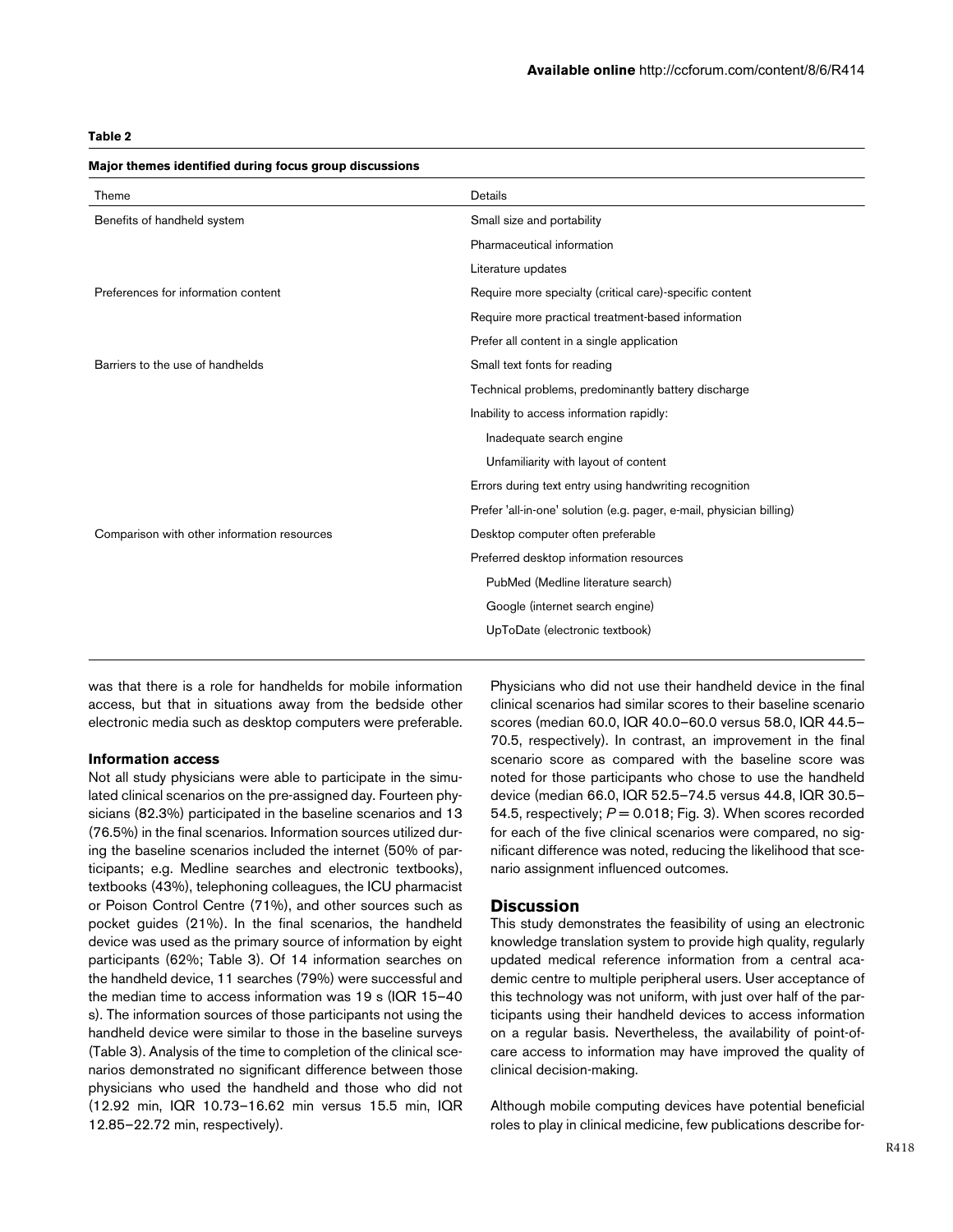### <span id="page-5-0"></span>**Table 3**

### **Evaluation of information sources used during the final clinical scenarios**

| $1000 - 1000 - 1000 - 1000 - 1000 - 1000 - 1000 - 1000 - 1000 - 1000 - 1000 - 1000 - 1000 - 1000 - 1000 - 1000 - 1000 - 1000 - 1000 - 1000 - 1000 - 1000 - 1000 - 1000 - 1000 - 1000 - 1000 - 1000 - 1000 - 1000 - 1000 - 1000 - 1000 - 1000 - 1000 - 1000 - 1000$ |                                      |                                            |  |  |  |
|--------------------------------------------------------------------------------------------------------------------------------------------------------------------------------------------------------------------------------------------------------------------|--------------------------------------|--------------------------------------------|--|--|--|
| Resources                                                                                                                                                                                                                                                          | Handheld used <sup>a</sup> $(n = 8)$ | Handheld not used <sup>a</sup> ( $n = 5$ ) |  |  |  |
| Nonhandheld resources                                                                                                                                                                                                                                              |                                      |                                            |  |  |  |
| UpToDateb                                                                                                                                                                                                                                                          |                                      | 3                                          |  |  |  |
| Textbook                                                                                                                                                                                                                                                           | $\Omega$                             |                                            |  |  |  |
| Pharmacy/Poison Control                                                                                                                                                                                                                                            | 3                                    | $\overline{2}$                             |  |  |  |
| Telephone consult                                                                                                                                                                                                                                                  | 3                                    | 3                                          |  |  |  |
| Mean resources per scenario                                                                                                                                                                                                                                        | 0.88                                 | 1.8                                        |  |  |  |
| Handheld resources                                                                                                                                                                                                                                                 |                                      |                                            |  |  |  |
| <b>PEPID</b>                                                                                                                                                                                                                                                       | 11                                   | $\mathbf 0$                                |  |  |  |
| Critical care                                                                                                                                                                                                                                                      | $\overline{2}$                       | 0                                          |  |  |  |
| Other                                                                                                                                                                                                                                                              |                                      | 0                                          |  |  |  |
| Mean resources per scenario                                                                                                                                                                                                                                        | 1.75                                 | 0                                          |  |  |  |
|                                                                                                                                                                                                                                                                    |                                      |                                            |  |  |  |

aThe decision to use the handheld device was at the discretion of the individual physician.<br>bUpToDate electronic textbook<http://www.uptodate.com>.

<span id="page-5-1"></span>

Comparison of scores for admission orders generated during the baseline and final clinical scenarios. Solid lines connect baseline and final scenario scores of participants who used the handheld device in the final scenario, and dotted lines connect scores of participants who did not use the handheld device (solid circles = scenarios where handheld was not used; open circles = scenarios where the handheld device used). A significant improvement was noted in scores in the handheld group as compared with the nonhandheld group  $(P = 0.018)$ .

mal evaluation of this technology [13]. Because the present study was an early hypothesis-generating evaluation of this technology, multiple quantitative and qualitative outcomes were measured. We generated novel data on the use of handheld devices in a clinical situation, but the study has several limitations. The number of physicians involved was relatively small, with a significant proportion not utilizing the technology. The allocation of clinical scenarios was not randomized, because they were allocated predominantly to avoid using the same scenario at the same site and time point. However, the analysis performed compared participants who used the handheld with those who did not; because it was not known which participant would use the handheld at the time of allocation of scenarios, potential bias was minimized. Furthermore, the scenarios appeared to be equivalent in difficulty because no difference was noted when scores for the individual scenarios were compared. A confounding factor in the study was the outbreak of SARS (severe acute respiratory syndrome) from March to May 2003, which had a significant impact on the study ICUs [17]. Participants were advised to avoid using their handhelds during patient contact because of the potential to transmit infection, and this affected continuity of the study. Had we not encountered this event, utilization might have been higher.

The lack of universal acceptance of this technology is not surprising and may be due to a number of factors, including inadequate training and the lack of familiarity with the technology [18]. Training is essential when introducing handheld computing technology [19,20] and, although all users underwent a training programme, the surveys and focus groups indicated a need for improvement. Familiarity with handhelds is increasing, with 33% of all Canadian physicians and 53% of under 35 year-olds using these devices in 2003, but these levels of utilization remain relatively low when compared with use of the internet, at 88% [21]. Increasing familiarity with the technology will probably increase acceptance of such a system. Other potential barriers to use of the handheld system may be addressed by the rapidly developing technology, including improved screen resolution, ease of data entry and wireless connectivity. Acceptance may be increased through the devel-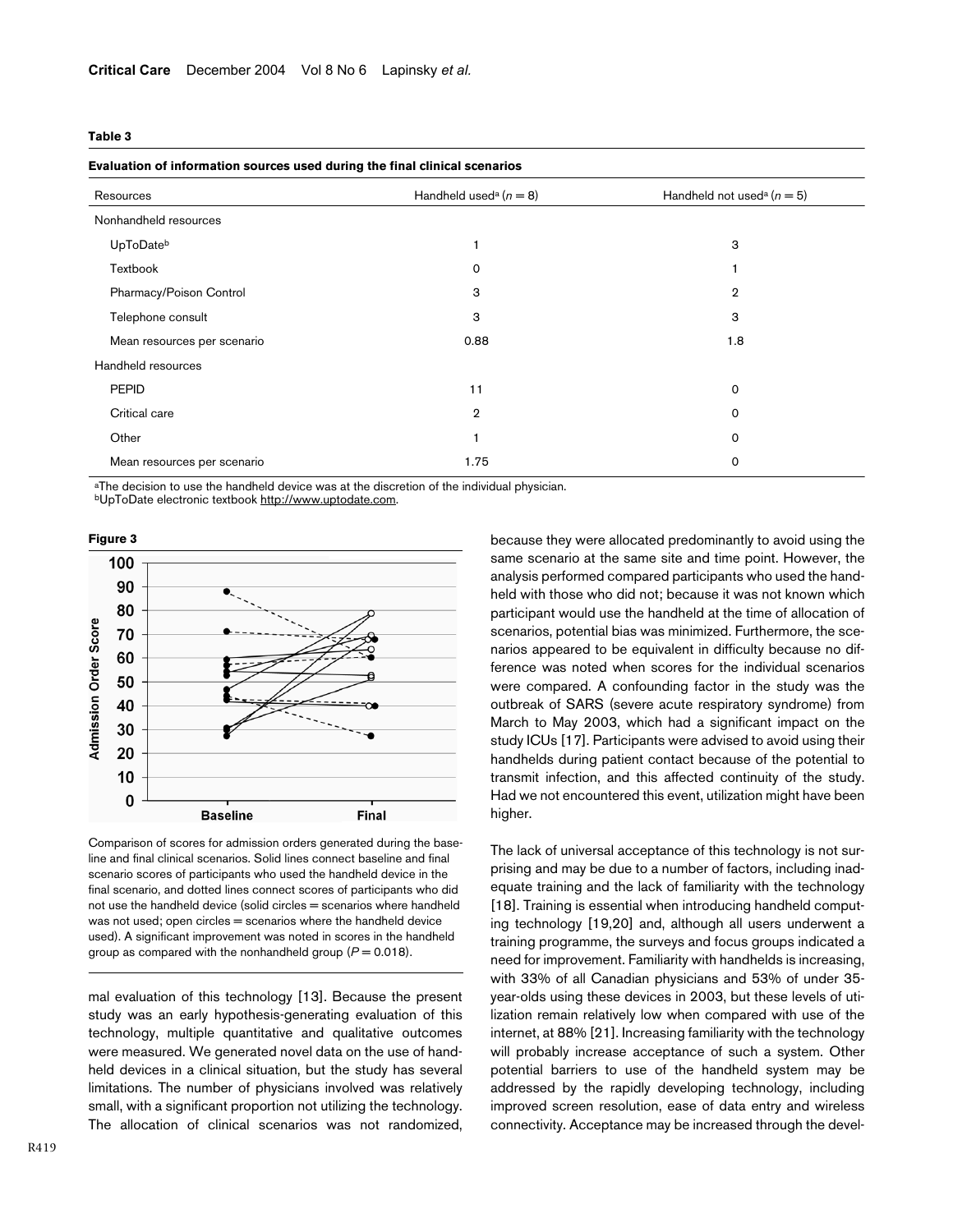opment of an all-in-one package on the handheld, allowing additional functionality such as decision support, billing, electronic prescribing and communication.

The study demonstrated the potential role of an updateable handheld information system for knowledge translation in critical care. Rapid access to current clinical guidelines may be a valuable component of a comprehensive solution to reducing error and improving efficiency. Information access may be most beneficial in areas without full-time critical care physicians, particularly given the current imbalance between demand and supply with critical care physicians, which is expected to worsen [9,10]. Recent recommendations highlight the importance of leveraging information technology to standardize practice and promote efficiency in critical care [10]. Handheld information access alone is unlikely to change clinical practice, but it should be considered a component of an electronic knowledge translation system. In many situations other media, such as desktop or tablet computers, may be preferable for information access.

Although the study was carried out in a critical care environment, such a system is probably applicable to other specialties in which clinicians are mobile and may not have ready access to a desktop computer (for example, anaesthesia, emergency medicine, home care). This study provides insight into the potential impact of this technology in improving health care outcomes [14]. Nevertheless, further study that builds on our findings is essential to determine how these new technologies can best be incorporated into the patient care setting.

## **Conclusion**

A handheld computer system is feasible as a means of providing point-of-care access to medical reference material in the ICU. During this study acceptance of this system was variable, and improved training and more advanced technology may be required to overcome some of the barriers we identified. In clinical simulations, use of such a system appeared to improve clinical decision-making.

### **Key messages**

- This study demonstrated that an updateable handheld computer information resource is a feasible means for providing point-of-care access to medical reference information in the ICU.
- Acceptance of this system was variable and may be improved by enhanced training and newer technological innovations.
- In clinical simulations, this system appeared to improve clinical decision making.

## **Author contributions**

Stephen Lapinsky, Randy Wax and Thomas Stewart were responsible for study design. Stephen Lapinsky, Randy Wax, Randy Showalter and Carlos Martinez implemented the handheld system and collected study data. Sangeeta Mehta and Lisa Burry were responsible for data collection and interpretation. Stephen Lapinsky and David Hallet analyzed the data. The manuscript was written by Stephen Lapinsky, Randy Showalter and Thomas Stewart, with all authors participating in revisions and giving approval to the final draft for submission for publication.

## **Competing interests**

The author(s) declare that they have no competing intrests.

## **Additional material**

#### **Additional File 1**

*Quicktime movie (video clip) providing a brief overview of the content of the handheld 'Critical Care' handbook, which is used as one of the medical reference sources in the present study.* **SFF** 

[\[http://www.biomedcentral.com/content/supplementary/cc2967-](http://www.biomedcentral.com/content/supplementary/cc2967-S1.mov) S1.mov]

## **Additional File 2**

*Quicktime movie (video clip) demonstrating a clinical simulation scenario, using the patient simulator Sim-Man. The physician can be seen accessing the handheld device, and utilization of the various information resources can be tracked.* SEE

[\[http://www.biomedcentral.com/content/supplementary/cc2967-](http://www.biomedcentral.com/content/supplementary/cc2967-S2.mov) S2.mov]

## **Acknowledgements**

We acknowledge the contributions of the intensive care physicians from William Osler Health Centre (Brampton Memorial Campus), Scarborough General Hospital, North York General Hospital and Trillium Health Centre (Mississauga). This study would not have been possible without the financial support of The Change Foundation of the Ontario Hospital Association (grant 01011) and Bayer Canada Inc. We acknowledge the technical support provided by Infiniq Software ([http://www.infiniq.com;](http://www.infiniq.com) Mississauga, Ontario, Canada) and would like to thank Dr Arthur Slutsky and Dr Allan Detsky for reviewing the manuscript and providing valuable comments.

### **References**

- 1. The Acute Respiratory Distress Network: **[Ventilation with lower](http://www.ncbi.nlm.nih.gov/entrez/query.fcgi?cmd=Retrieve&db=PubMed&dopt=Abstract&list_uids=10793162) tidal volumes as compared with traditional tidal volumes for [acute lung injury and the acute respiratory distress syndrome.](http://www.ncbi.nlm.nih.gov/entrez/query.fcgi?cmd=Retrieve&db=PubMed&dopt=Abstract&list_uids=10793162)** *N Engl J Med* 2000, **342:**1301-1308.
- 2. Bernard GR, Vincent JL, Laterre PF, LaRosa SP, Dhainaut JF, Lopez-Rodriguez A, Steingrub JS, Garber GE, Helterbrand JD, Ely EW, *et al.*: **[Efficacy and safety of recombinant human activated](http://www.ncbi.nlm.nih.gov/entrez/query.fcgi?cmd=Retrieve&db=PubMed&dopt=Abstract&list_uids=11236773) [protein C for severe sepsis.](http://www.ncbi.nlm.nih.gov/entrez/query.fcgi?cmd=Retrieve&db=PubMed&dopt=Abstract&list_uids=11236773)** *N Engl J Med* 2001, **344:**699-709.
- 3. van den Berghe G, Wouters P, Weekers F, Verwaest C, Bruyninckx F, Schetz M, Vlasselaers D, Ferdinande P, Lauwers P, Bouillon R: **[Intensive insulin therapy in critically ill patients.](http://www.ncbi.nlm.nih.gov/entrez/query.fcgi?cmd=Retrieve&db=PubMed&dopt=Abstract&list_uids=11794168)** *N Engl J Med* 2001, **345:**1359-1367.